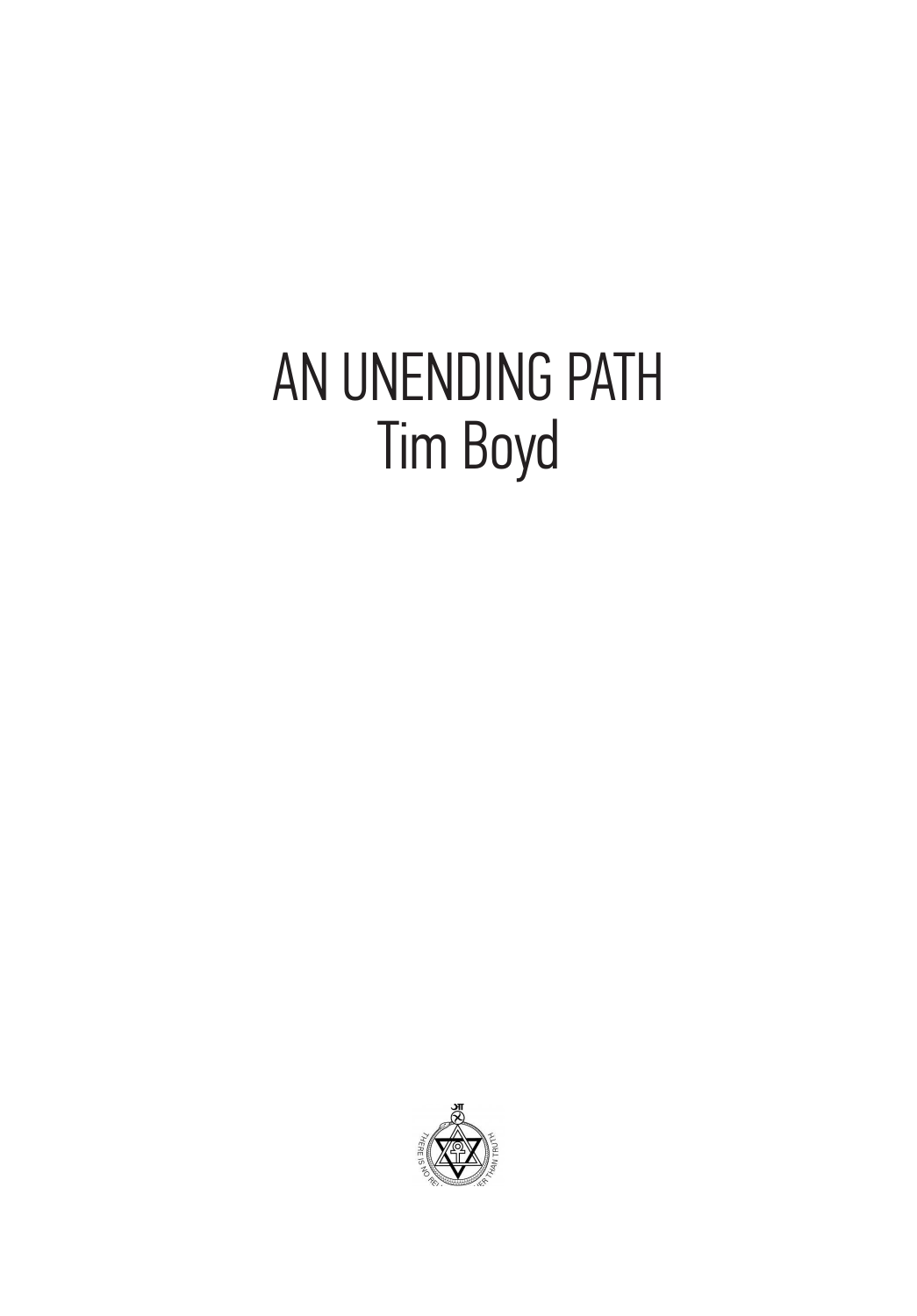An Unatending Path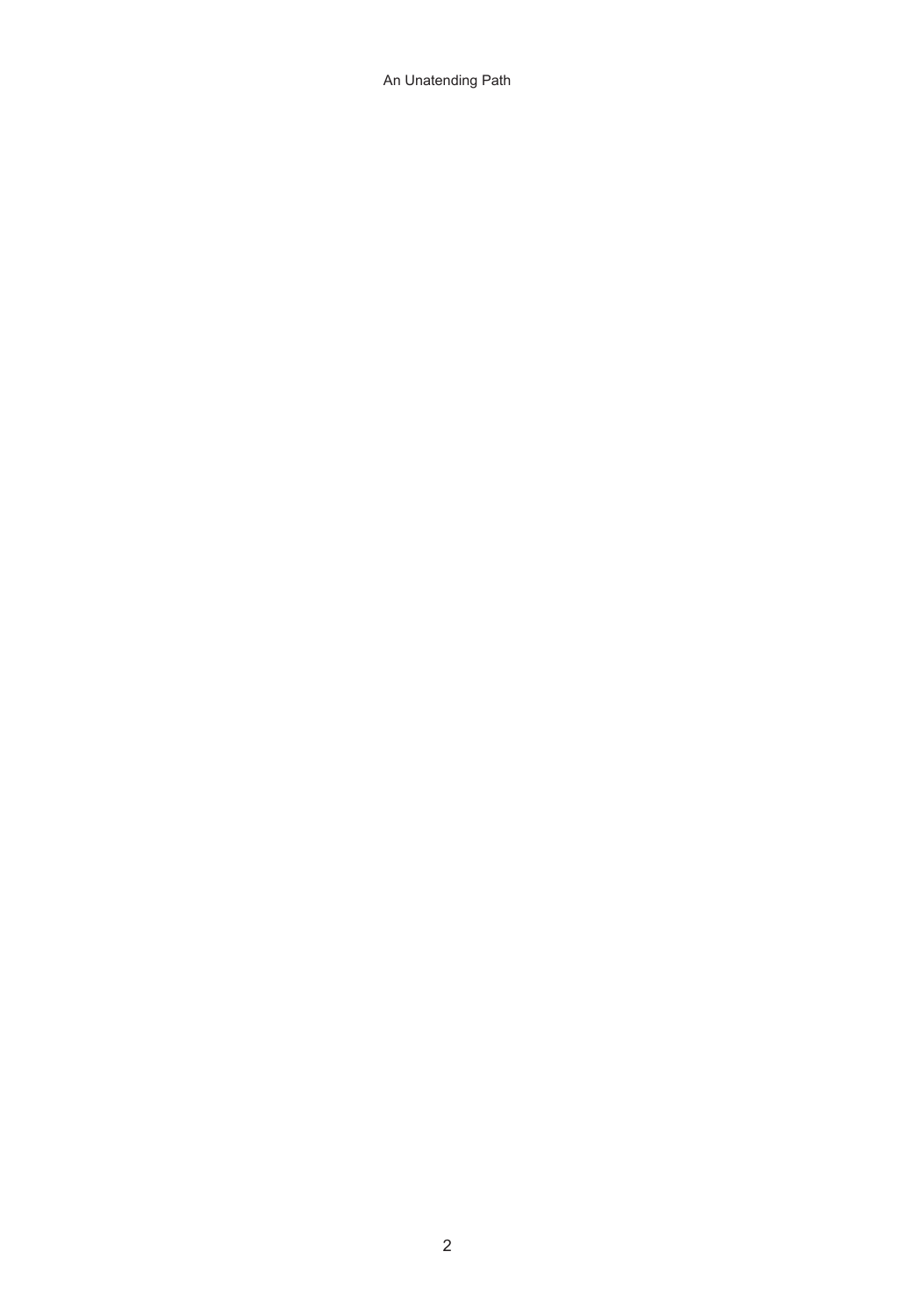## AN UNFNDING PATH Tim Boyd (International President of The Theosophical Society)

IN her short article, "Practical Occultism" H. P. Blavatsky (HPB) made a point of distinguishing between the theosophist and the practical occultist. She said:

It is easy to become a Theosophist. Any person of average intellectual capacities, and a leaning toward the metaphysical; of pure, unselfish life, who finds more joy in helping his neighbour than in receiving help himself; one who is ever ready to sacrifice his own pleasures for the sake of other people; and who loves Truth, Goodness, and Wisdom for their own sake, not for the benefit they  $may confer - is a Theosophist.$ 

These are the qualities of the theosophist that she enumerates, none of which require membership in an organization. Practical occultism, on the other hand, is of a very different nature. She said that even within the TS there are few practical occultists. With that as a background, we come to the theosophical approach. So we necessarily find ourselves asking questions. It is not unusual for someone who becomes associated with the TS to ask: "Where should I begin?" What is it that can and should be studied?

<sup>1</sup> Boyd, T. (2020). *The Theosophist*, vol. 141. N. 8.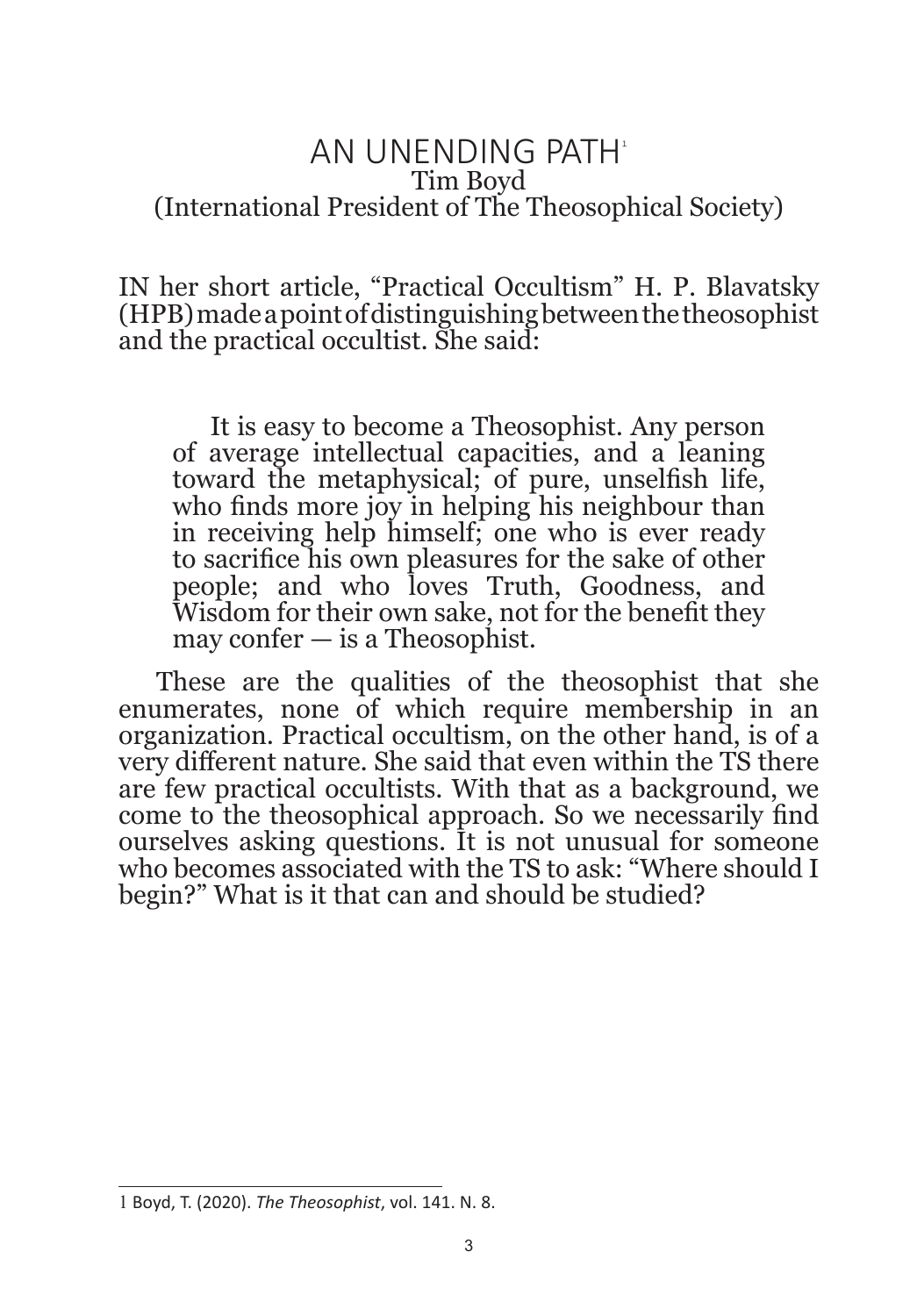The practice of the theosophist is threefold: study, meditation, and service. If we look at J. Krishnamurti's *At the Feet of the Master*, it says that we are to study, but study first that which will most help us to help others. We are encouraged to think for ourselves: What is it that helps us help others? How do we study that, and where do we find it?

I interact with theosophical members and groups around the world, and it can be surprising the areas that theosophists choose for the focus of their study. For some, their study focuses on the understanding or cultivation of the psychic realm. This is an aspect of the human constitution that seems to have attracted the attention of many. In whatever we study, we make a choice, and to deepen we must persist over time. So it is best to choose wisely, especially in the beginning, as one small step in the wrong direction over time will take us far away from the direction that we originally intended.

The purpose of our study is to elevate the mind so that we can see clearly. An example might be the experience of going up to a mountain peak. There are many ways to reach the peak, but at the top we find before us a vision of the patterns and appearance of the Earth below. We call it "below" because for the moment we are viewing it from the mountain top, but it is the Earth where our day-to-day lives take place. In those mountain top experiences we have a clear vision of what is below.

We may think of it as unfortunate, but whatever peak experience we have, whether it is actually standing on a physical mountain, or the elevation that occurs occasionally in meditation, eventually we have to come down. When we do, we find ourselves once again engaged in our normal activities, living under the influence of the personality that we have cultivated over a lifetime. In that peak experience we may have thought we could escape the personality's controlling influence, but it is not that easy. So we have this experience of clearly seeing, but are left to guide ourselves by the memory of what we have seen. It is no longer visible in the same way, but we do remember, and within us there is a knowledge that cannot be taken away.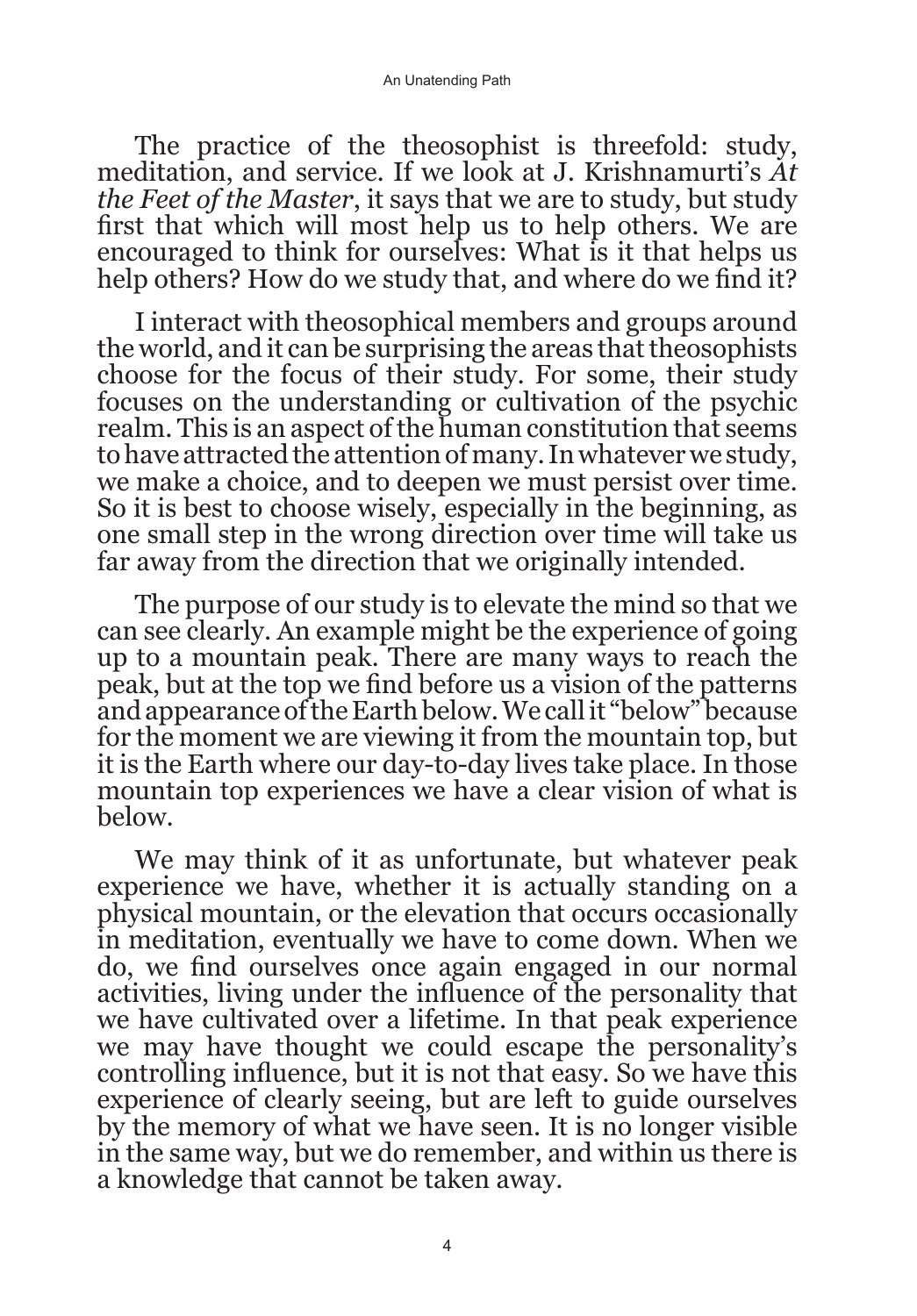There is a meditation teacher who has become quite well known in the West who commented that "after the ecstasy, come the dishes". After these peak experiences we are back washing dishes, taking children to school, going to the workplace, but, hopefully, somehow we do it differently, we have changed.

In our theosophical approach this elevation is cultivated in the process of study, meditation, and service. From our perspective it would be well to have a complete teaching, something that develops us as holistically as possible. In the writings of HPB she refers to the teachings of Tibetan Buddhism, and to one particular approach — the Lam Rim, or The Graded Path to Enlightenment, a body of wisdom teachings specific to Tibetan Buddhism.

Lam Rim is thought of as a complete package, so that there is a stage in these teachings suited to whatever one's level of unfoldment may be. From the perspective of this tradition, there are three different levels of practitioners: those of a smaller scope, a medium scope, and then the great scope.

The smaller scope is for the person who is simply seeking relative relief of their suffering. For them the scope of their vision cannot yet conceive of a purpose or possibility beyond finding happiness within this life and the everrepeating wheel of samsara. They want happiness now, and perhaps a better rebirth in another life in a family with more wealth or authority.

The medium scope is directed to those practitioners who have seen the folly of this repetitive cycle of suffering, and seek liberation from it. This is the path of the Pratyeka Buddhas. The path of personal liberation from samsara, from the realm of suffering, is the middle path.

Then there is the great scope, the path of those who choose to become like the Buddha, the Bodhisattva path. "May I attain enlightenment for the benefit of all sentient beings", is the Bodhisattva Vow. This is akin to the theosophical approach to the wisdom path.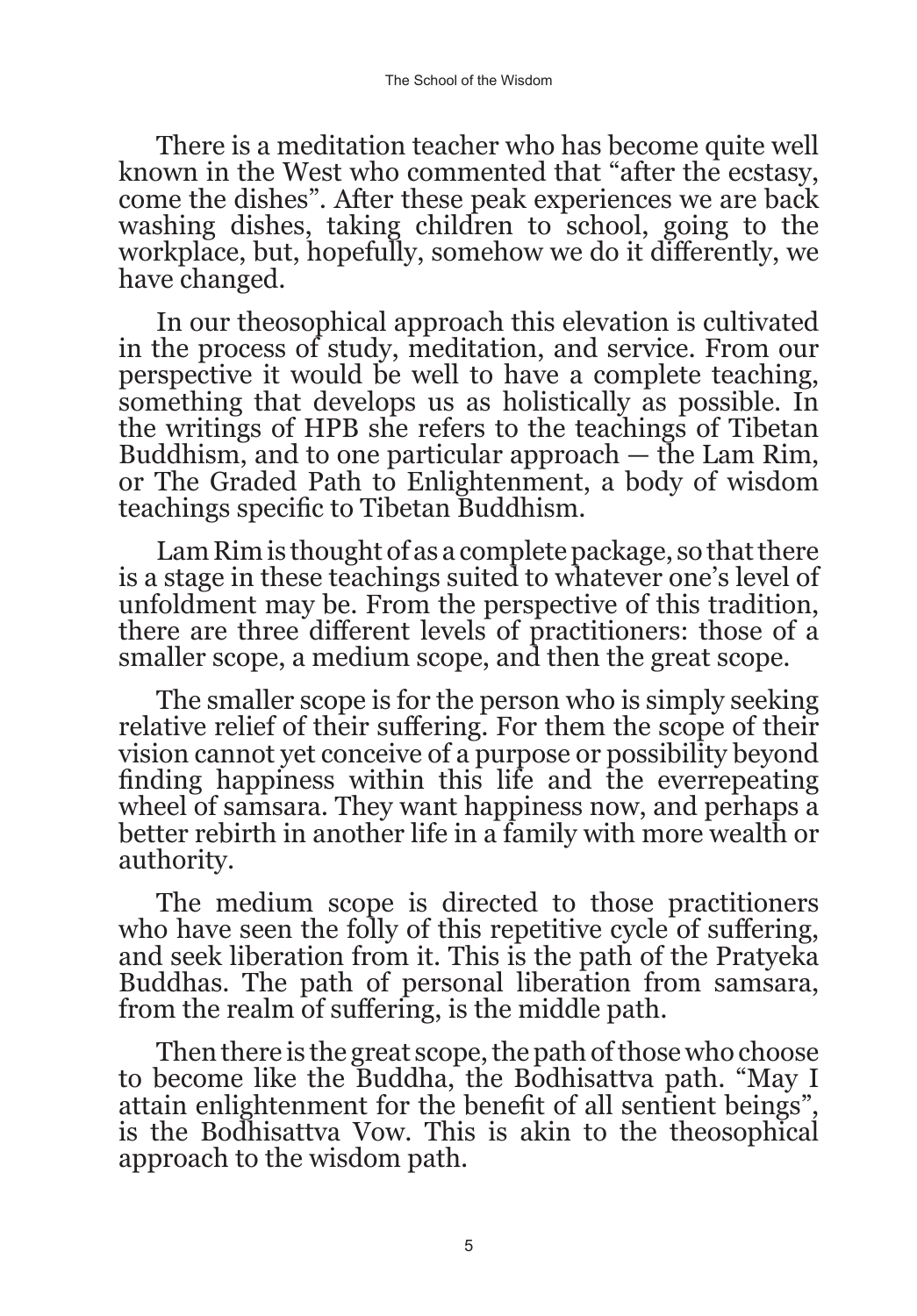In our theosophical literature there are profound teachings that have been given by wise beings that address the many levels of our being. Some of these texts are very short. Much like sutras, these texts are compact, leaving it for us to expand. Even with the Lam Rim teachings there is the large body of teachings, approximately 1,000 pages; an abbreviated version of about 200 pages; and an extremely abbreviated version, which is about 2 pages. But each version connects a student to a body of wisdom teachings.

With theosophical teachings we have *At the Feet of the Master*, which speaks about four qualifications leading to a serious entry into the path of discipleship: discrimination, desirelessness, good conduct, and the overarching one love. In the absence of all others, if we have cultivated the capacity for genuine love, it clears the way. We have *The Voice of the Silence*, which is dedicated to "the few", and intended for a deeper level of unfoldment.

Then we have *Light on the Path*, with its various admonitions. The first part of the book talks about all of the things we must "kill out". Various desires must be killed out before we move on. After this phase the book talks about those things that we must desire. "Desire possessions above and beyond all else" is one of those, but it says they are possessions of an inner nature. It is similar to the language and ideas expressed in H. P. Blavatsky's (HPB) "Diagram of Meditation", where she speaks of "acquisitions" and "deprivations". The idea is of moving progressively from the attachments of the desire world, going more and more inward. It closes with the section on "seeking", what it is that we seek — "Seek out the way" — and *how* we seek that way.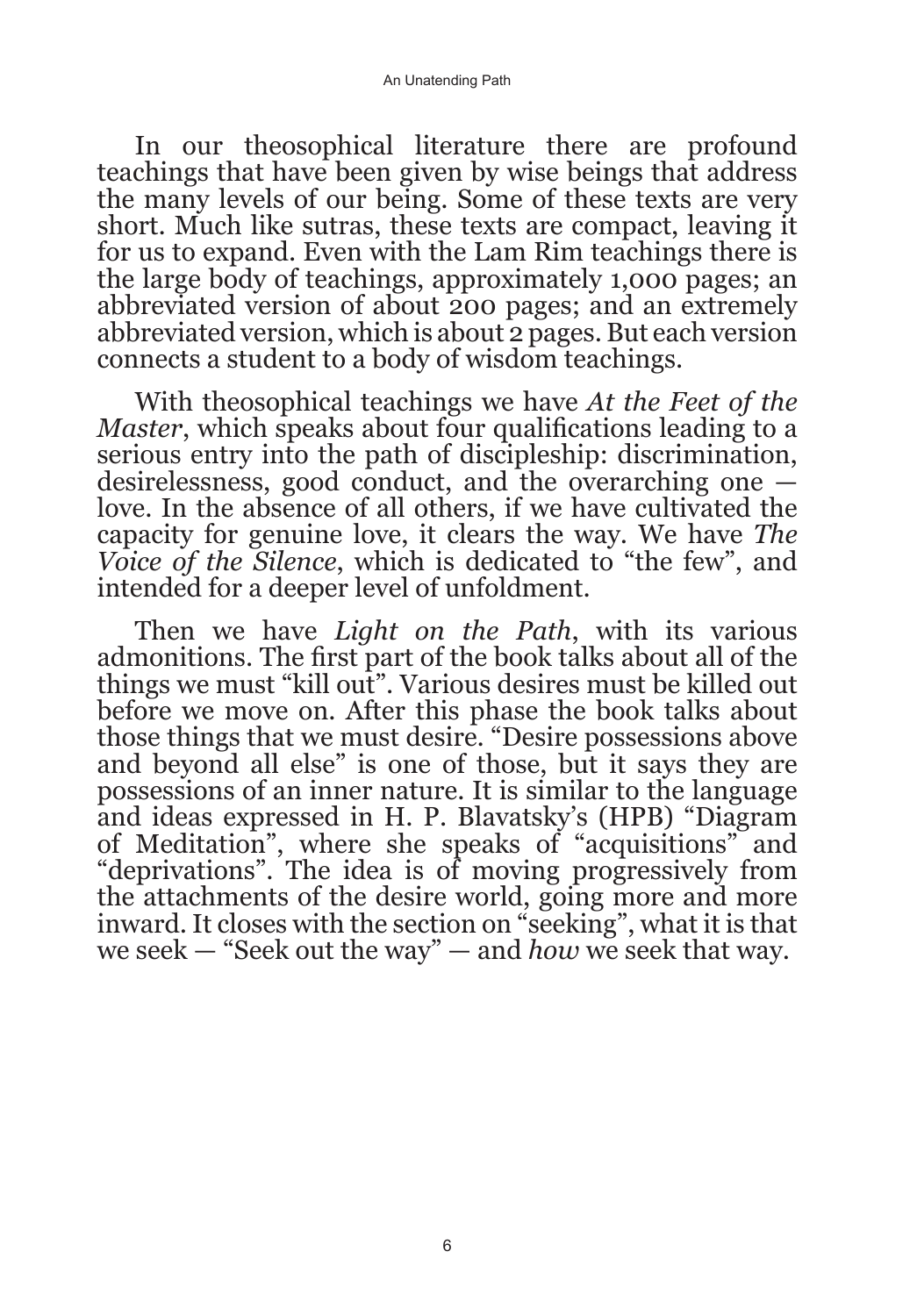In the final verse, after having killed out harmful desires, cultivated proper desires, and sought the way, then we are told to stop: "Don't do anything." The last phrase in the book is to stop and look for the flower to bloom after the storm. The point is made that not until the storms of life have shaken us to our roots, does the flower bloom. These are complete theosophical teachings that can guide us along the way from entering the path all the way to enlightenment, if we can make the connections from these abbreviated expressions to their source.

A brief view of HPB's "The Golden Stairs" gives a similar picture. On a superficial level it could be just a statement of practical virtues. The first step of these stairs is "a clean life". Obviously to have a clean life is a good thing, and if it only meant that, it is good enough for many. But we are encouraged to look more deeply. What is meant by "cleanliness"? Is it the fact that there is no tint or stain on the shirt we are wearing? Is it that the floor in our home is free from dust? That is certainly an aspect of cleanliness, but is there more to it?

What are the more important elements? There are other clothes we wear and dwellings we inhabit — the personality — which can also become unclean. Perhaps it is pointing us in this direction. What are the thoughts and emotional states that we cultivate and allow ourselves to be bathed in? To what degree do we relish the reports of the news about all of the various troubles on the Earth? To what degree do they disturb us? What do we allow to enter our consciousness that either sullies, or cleanses it? A clean life is more than just a series of habits.

The second stair is "an open mind". What does it mean to have an open mind? What is the quality of openness? We think of ourselves as having a mind — "my mind", separate and independent from all other minds. But the capacity to think at all derives from a universal mind, present everywhere, within which there are an infinite number of centers of awareness. We identify and claim a little corner of that universal mind and call it "mine". This is the nature and quality of a mind that is not open.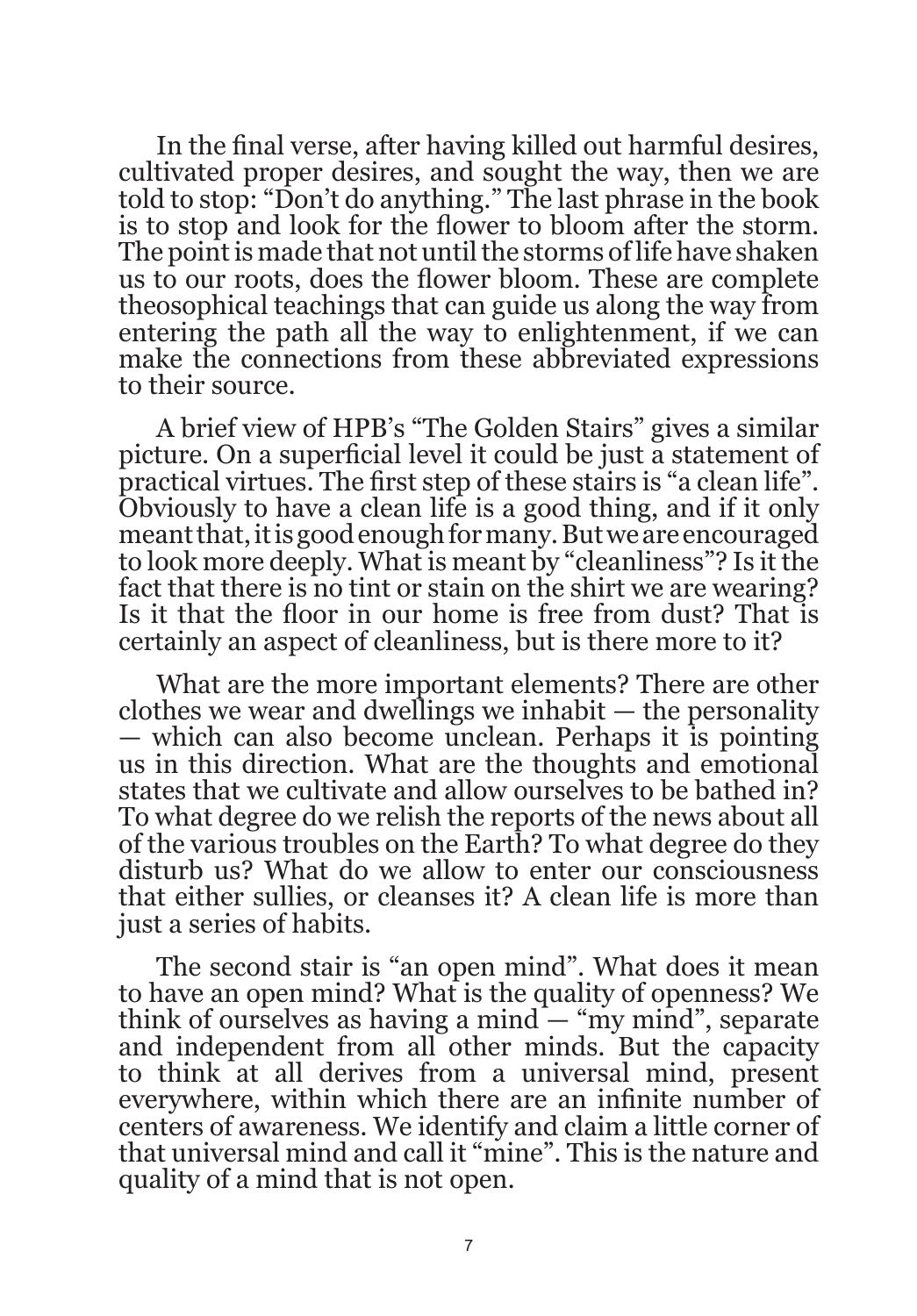In her Diagram of Meditation HPB begins by addressing the open mind. She says that the *very* first thing we must do is to conceive of Unity. At least at the conceptual level we are advised to make efforts to comprehend the meaning of Unity — Oneness, interdependence, nonseparation. Without this foundation we are not moving toward genuine meditation. Openness is an understanding of Unity that goes beyond the merely intellectual.

We do not need to defend our consciousness from expansion, from deepening awareness, or from contrary points of view. Openness is not just being able to read the ideas of communists along with conservatives, or to respond to the questions of young people as well as those who are older and more settled. To be open is to be free from resistance to experience that takes us beyond limits we have accepted and imposed upon ourselves.

The next of the Golden Stairs is "a pure heart". Purity and cleanliness seem to be similar. In normal thinking, when we clean something enough, we might call it "pure". Purity probably has nothing to do with cleanliness, except that as we become clean, we become able to perceive purity. Purity is really a state of being unalloyed — not mixed. Pure gold has nothing else in it, and because all the other elements that are combined in impure things diminish the special quality that purity reveals. For example, with pure gold, we can take a piece of it the size of a coin and hammer it so thin that it could cover the floor of a room; with impure gold it would be impossible. Pure gold does not tarnish; electricity flows through pure gold without interruption.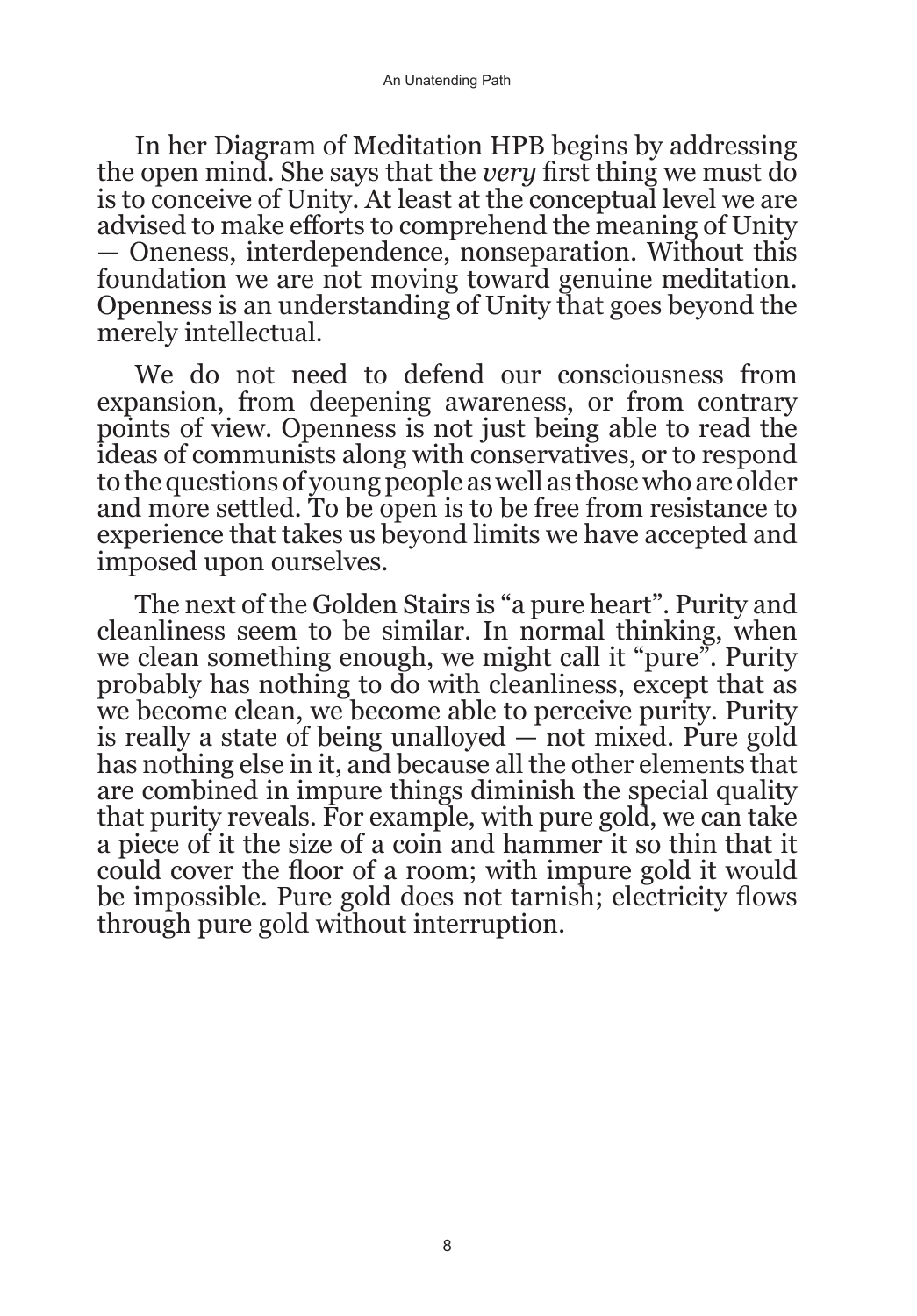These are a few incomplete thoughts on the teachings that we have been given. It is a sign of the great wisdom of the people who have given them, that they are expressed in such a way that they are potent at whatever level we find ourselves. Whether we are beginners or mature practitioners, these teachings feed us at our level of need. Our part in the process is to be aware that they are without limit. While it might be easy to become satisfied with the crumbs that we are able to digest at this moment, our role is to elevate, to try to look more deeply.

Invariably what we find is that as something opens within us, those exact same teachings speak to us in a very different way; that is the beauty of it. It is an unending path, and we are unendingly supported at every step of the way